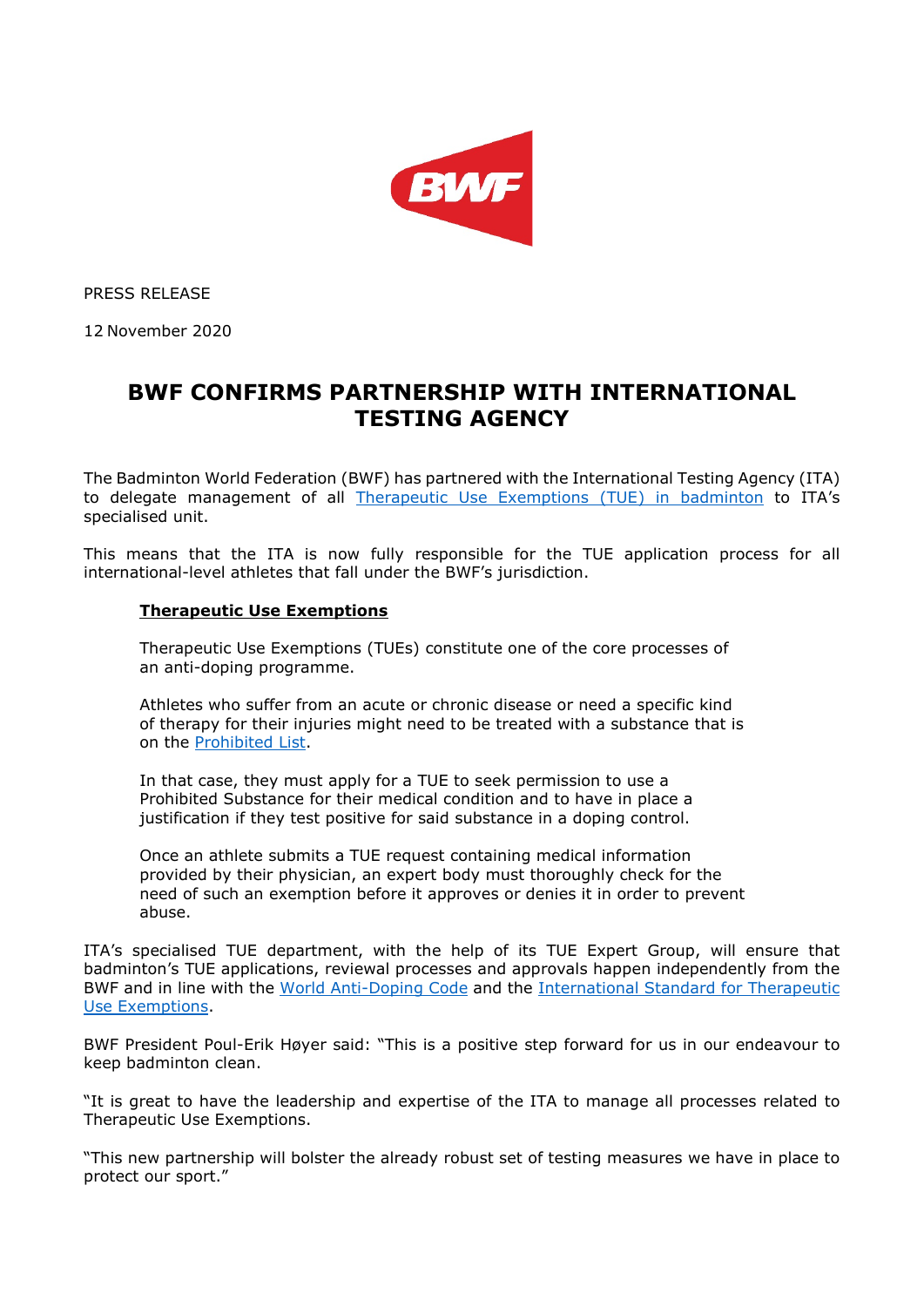Benjamin Cohen, ITA Director General, added: "We are very pleased that the Badminton World Federation has chosen to manage their TUEs by the ITA as an independent expert body.

"The delegation means that BWF can rest assured their TUE process is handled professionally, that badminton athletes will receive a fair and unbiased review of their TUE submissions, and that the federation can focus even more on the core aspects of its work."

The new partnership will run for an initial term until the end of 2021.

ENDS

## **Contact:**

**BWF** [pressoffice@bwfbadminton.org](mailto:pressoffice@bwfbadminton.org)

Lloyd Green Communications & Media Manager Mobile: +60 19-384 0556

Dianne Pierre Deputy Communications & Media Manager Mobile: +44 7961 714540

### **International Testing Agency**

Marta Nawrocka, Communication Manager [marta.nawrocka@ita.sport](mailto:marta.nawrocka@ita.sport)

**\*\*\*\*\***

### **ABOUT BWF**

The Badminton World Federation (BWF) is the international governing body of the sport of badminton, recognised by the International Olympic Committee (IOC) and the International Paralympic Committee (IPC). It was originally the International Badminton Federation (IBF) which was founded on 5 July 1934, before being rechristened the Badminton World Federation in 2006.

The purpose and objectives of BWF include regulating, promoting, developing and popularising the sport of badminton throughout the world and organising, conducting and presenting international events at the highest level.

The BWF's vision is to make badminton a leading global sport accessible to all – giving every child a chance to play for life. Its mission is to lead and inspire all stakeholders; to deliver entertainment through exciting events to drive fan experience; and to create innovative, impactful and sustainable development initiatives.

BWF has its headquarters in Kuala Lumpur, Malaysia, with 196 Member Associations worldwide.

Poul-Erik Høyer is the BWF President and Thomas Lund is the BWF Secretary General.

**Websites: [www.bwfbadminton.com](http://www.bwfbadminton.com/)** and **[www.bwfcorporate.com](http://www.bwfcorporate.com/)**

**Facebook:<https://www.facebook.com/bwfbadminton>**